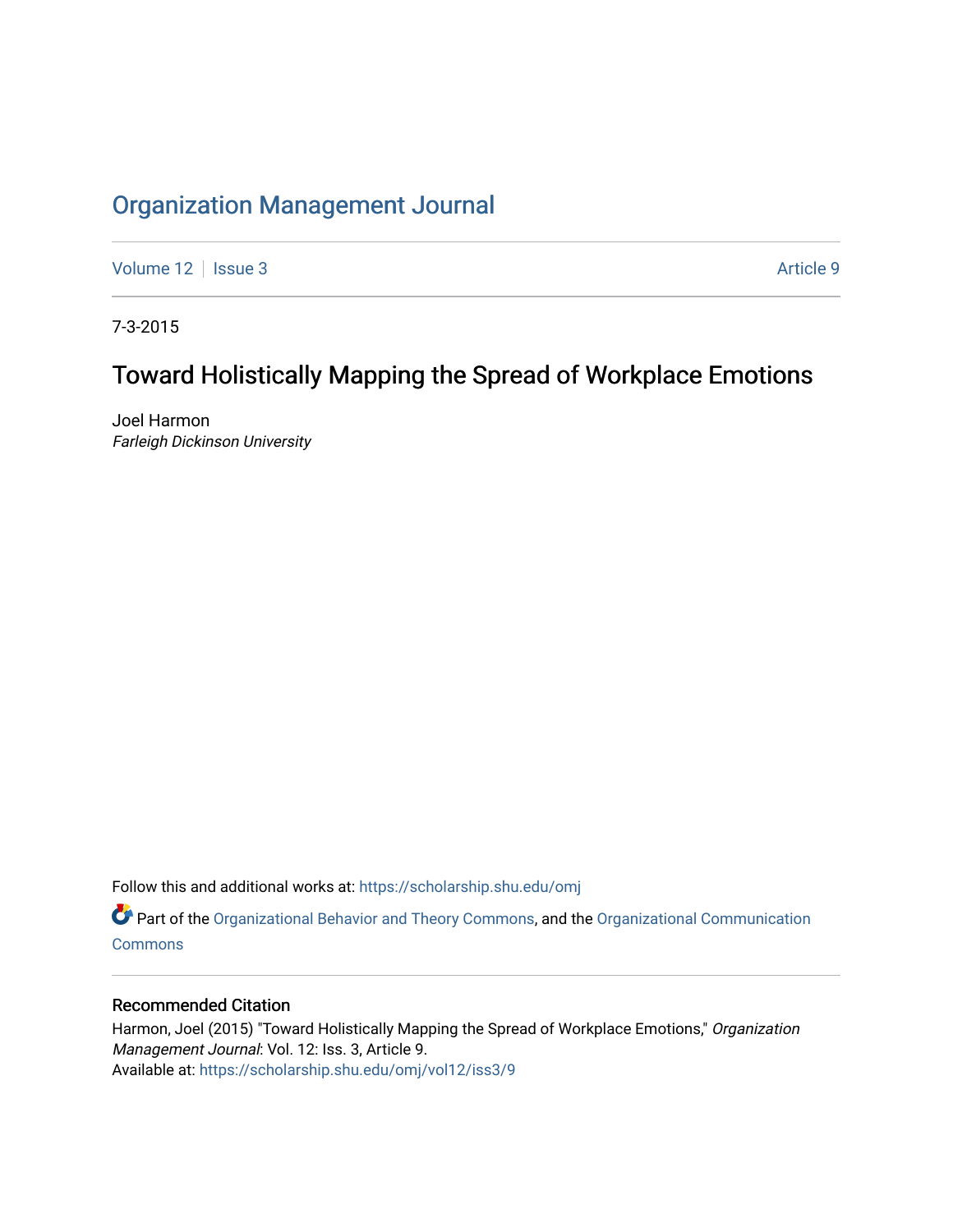### **LINKING THEORY & PRACTICE**

## **Toward Holistically Mapping the Spread of Workplace Emotions**

#### **Joel Harmo[n1](#page-1-0)**

<span id="page-1-0"></span>*Co-Editor*

<sup>1</sup>*Department of Management, Silberman College of Business, Fairleigh Dickinson University, Madison, New Jersey, USA*

Notwithstanding the strong influence and value of rational, scientific management thinking, there is increasing recognition of the important role that emotional dynamics play in understanding organization behavior and leadership. In "Mapping the Association of Emotional Contagion to Leaders, Colleagues, and Clients: Implications for Leadership," Laura Petitta and Shahnaz Naughton share the foundations and results of an exploratory study offering potentially valuable theoretical and practical insights about emotional exchange in the workplace.

The authors define "emotional contagion (EC)" as "the automatic and unintentional tendency of people to catch*/*absorb another individual's emotional experience and simultaneously infect others with their own emotions, thereby achieving emotional convergence during social interactions." They consider EC as ubiquitous and a basic building block of human interaction. They note that "most influential and emerging theories of transformational, charismatic, and servant leadership posit emotional links between leaders and followers, and speculate that affect and emotions are deeply intertwined with the process of leading, with leading outcomes and follower outcomes."

Going beyond typical studies of dyadic emotional exchange, Pettita and Naughton try to advance our understanding of emotion circulation dynamics in the workplace by applying and validating an instrument for "holistically mapping" the simultaneous contagion of four types of emotions—joy, sadness, fear, anger—among three stakeholder groups—leaders, colleagues, and clients—in six very different types of organizations. Their basic research question was: Would the emotions (i.e., joy, sadness, fear, anger) absorbed from and infected into others be differentially associated to the respondent's leaders, colleagues, and clients?

The authors found that colleagues, clients, and leaders played differential roles in how emotional contagion circulates in workplaces. Specifically, they found that most of the emotions considered for contagion (both absorbed and infected) were more frequently experienced with colleagues and clients. Contrary to expectations, leaders were the least associated with emotional contagion. In addition, the contagion of joy and pleasant emotions was the most highly reported in all six organizations. The authors offer interesting interpretations of these findings.

Despite some acknowledged limitations, this article has much to offer to researchers, managers, and change consultants who are interested in leadership and organization effectiveness. Theoretically, it suggests the importance of enlarging ongoing dyadic research by more holistically mapping emotional exchanges among multiple stakeholders. It offers an instrument for investigating the role of different social paths (e.g., leaders, colleagues, clients) in variously contributing to the spread of emotions at the workplace, and demonstrates how a "multifocus relation-based framework" may enhance our understanding of the actual emotional dynamics between leaders and their followers. In addition, the strong role that positive emotions were found to play reinforces theories of positive psychology that emphasize the "relevance of positive experiences and relationships as key factors in order to build thriving individuals and contexts."

From a practical perspective, as leaders increasingly face the challenges of effectively managing emotional processes to improve performance and well-being, the authors assert that greater awareness of emotion-spreading mechanisms can help inform and sustain both voluntary change processes and planned interventions at multiple organizational levels. Providing individuals with feedback on the results of contagion mapping may "help them to more fully see how they are agents of workplace emotional dynamics, and actively use the emotions experienced to effectively

Address correspondence to Joel Harmon, Department of Management, Silberman College of Business, Fairleigh Dickinson University, Madison, NJ 07940, USA. E-mail: harmon@fdu.edu